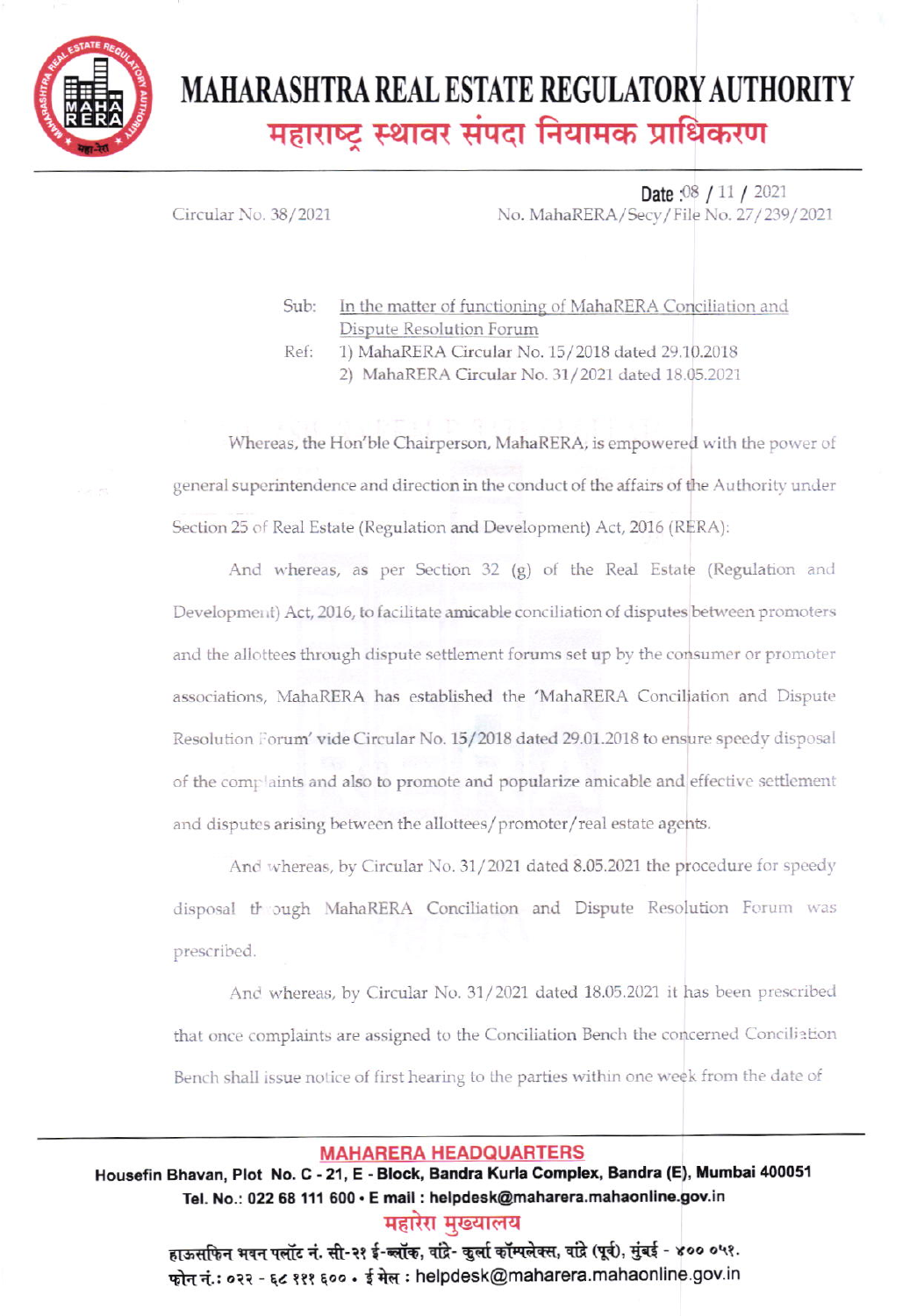receipt of the complaint and the first hearing on such complaint be conducted within 15 days.

proceeding take a considerable long time to culminate either in settlement or as failed mediation. And whereas, it has been noticed that after the first hearing date the complaint

And whereas, it is felt necessary to further streamline the process of hearing/disposal of the complaints referred to MahaRERA Conciliation and Dispute Resolution Forurn.

be conducted by the MahaRERA Conciliation and Dispute Resolution Forum in referred conciliation matters (online complaints) transferred by MahaRERA so as to achieve speedy disposal of complaints. Hence, the following further procedure is prescribed in the matter of hearing to

- a) Once the first hearing is conducted in the complaint assigned before the Conciliation Bench, the hearing in such complaint should be completed within a period of 60 days from the date of first hearing.
- b) If during the hearing of such compliant it is felt that the matter is not progressing towards settlement, then such complaint should be closed and referred back to MahaRERA within a period of 60 days.
- c) In the event it is felt by the Conciliation Bench that the complaints are progressing towards settlement and that settlement terms cannot be finalized within the 60 days' period referred to above then in such cases in the interest of the parties, hearing in such complaints could be taken up even after the expiry of 60 days. However, in such case it is necessary that an intimation in that regard is submitted to the Secretary, MahaRERA, but complaints in any event should he heard and finalized within the extended period which should not be more than 30 days from the expiry of the 60 days' period.